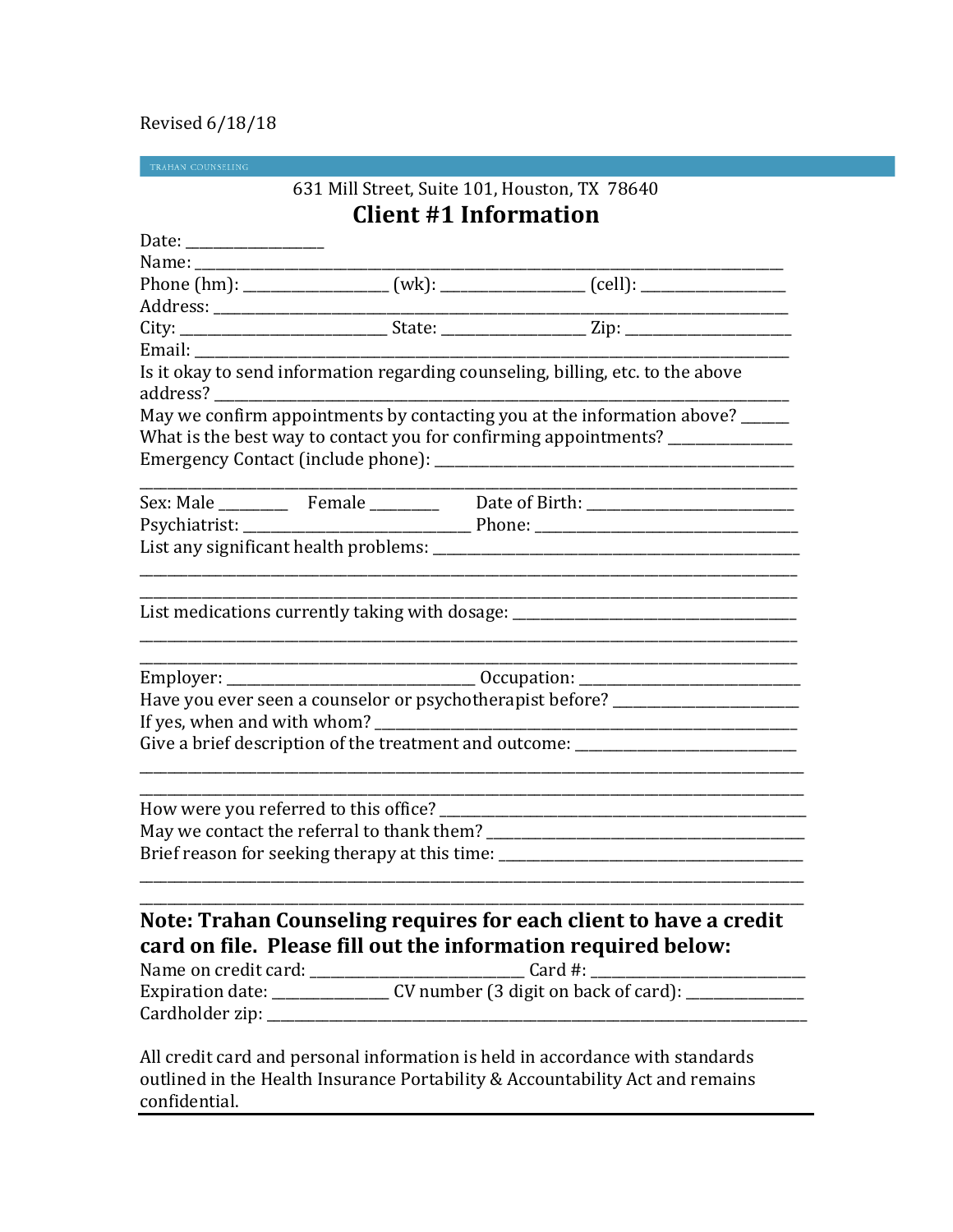## Revised 6/18/18

## 631 Mill Street, Suite 101, Houston, TX 78640 **Client #2 Information**

|        | Phone (hm): ___________________ (wk): ________________ (cell): _________________ |
|--------|----------------------------------------------------------------------------------|
|        |                                                                                  |
|        |                                                                                  |
| Email: |                                                                                  |
|        | Is it okay to send information regarding counseling, billing, etc. to the above  |
|        | May we confirm appointments by contacting you at the information above? _____    |
|        | What is the best way to contact you for confirming appointments? ______________  |
|        |                                                                                  |
|        |                                                                                  |
|        |                                                                                  |
|        |                                                                                  |
|        |                                                                                  |
|        |                                                                                  |
|        |                                                                                  |
|        |                                                                                  |
|        | List medications currently taking with dosage: _________________________________ |
|        |                                                                                  |
|        |                                                                                  |
|        | Employer: ___________________________________ Occupation: ______________________ |
|        | Have you ever seen a counselor or psychotherapist before? ______________________ |
|        |                                                                                  |
|        | Give a brief description of the treatment and outcome: _________________________ |
|        |                                                                                  |
|        |                                                                                  |
|        |                                                                                  |
|        |                                                                                  |
|        | Brief reason for seeking therapy at this time: _________________________________ |
|        |                                                                                  |
|        | Note: Trahan Counseling requires for each client to have a credit                |
|        |                                                                                  |
|        | card on file. Please fill out the information required below:                    |
|        |                                                                                  |

All credit card and personal information is held in accordance with standards outlined in the Health Insurance Portability & Accountability Act and remains confidential.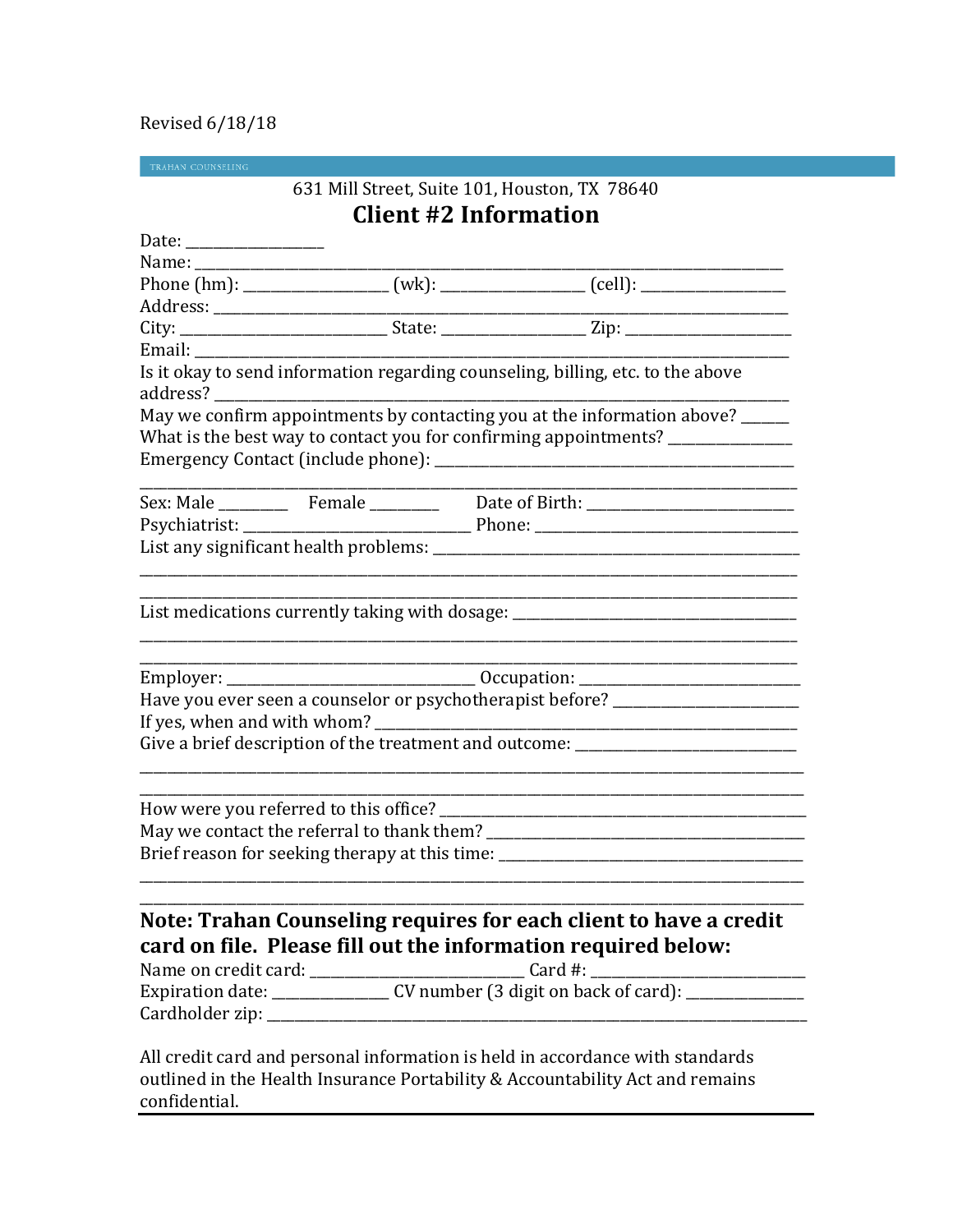## **Client Information and Service Agreement** Consent and Responsibility Statement *Initial each section and sign*

*\_\_\_\_\_\_\_\_\_\_ Counseling Services*

I hereby seek and consent to participate in counseling with Lisa Trahan, PhD.

I am aware that the practice of counseling, psychotherapy, and coaching is not an exact science and so predictions of the effects are not precise or guaranteed. I acknowledge that no guarantees have been made to me regarding the results and procedures provided by Lisa Trahan, PhD. Counseling often depends upon the personalities of the therapist and client and the problem being examined. The counseling process is not like seeing a medical doctor; greatest outcomes will be determined by willingness and work that is completed inside AND outside of sessions. There may be assignments, meetings, etc. suggested by the counselor outside of session time. Participation in these suggestions will maximize success but are not a guarantee.

Counseling has both benefits and risks. Risks may include uncomfortable feelings, such as sadness, anger, guilt, anxiety, loneliness, and helplessness. Counseling may require recalling unpleasant memories from one's history. Counseling has been shown to provide benefits for those who utilize it. It often leads to a decrease in distress over problems introduced, better relationships, and an increase in personal confidence. There are no guarantees that this will happen.

### \_\_\_\_\_\_\_\_\_\_ *Professional Fees:*

The regular hourly rate for couple sessions is \$130, unless adjusted or modified by your therapist. We can provide counseling on a sliding fee scale provided there is a need. A fee will be contracted between you and your therapist. You will be expected to pay this fee upon service. It will be your responsibility to inform us if you do not want for us to send an invoice to you at the address you have provided. If you want a receipt for submitting to your insurance, please request it. Please note that all receipts for insurance contain personal information about your therapy, including a diagnosis.

In addition to fees for weekly appointments, it is our practice to charge this amount on a prorated basis for other services that you may require. These services may include paperwork review, assessment writing, phone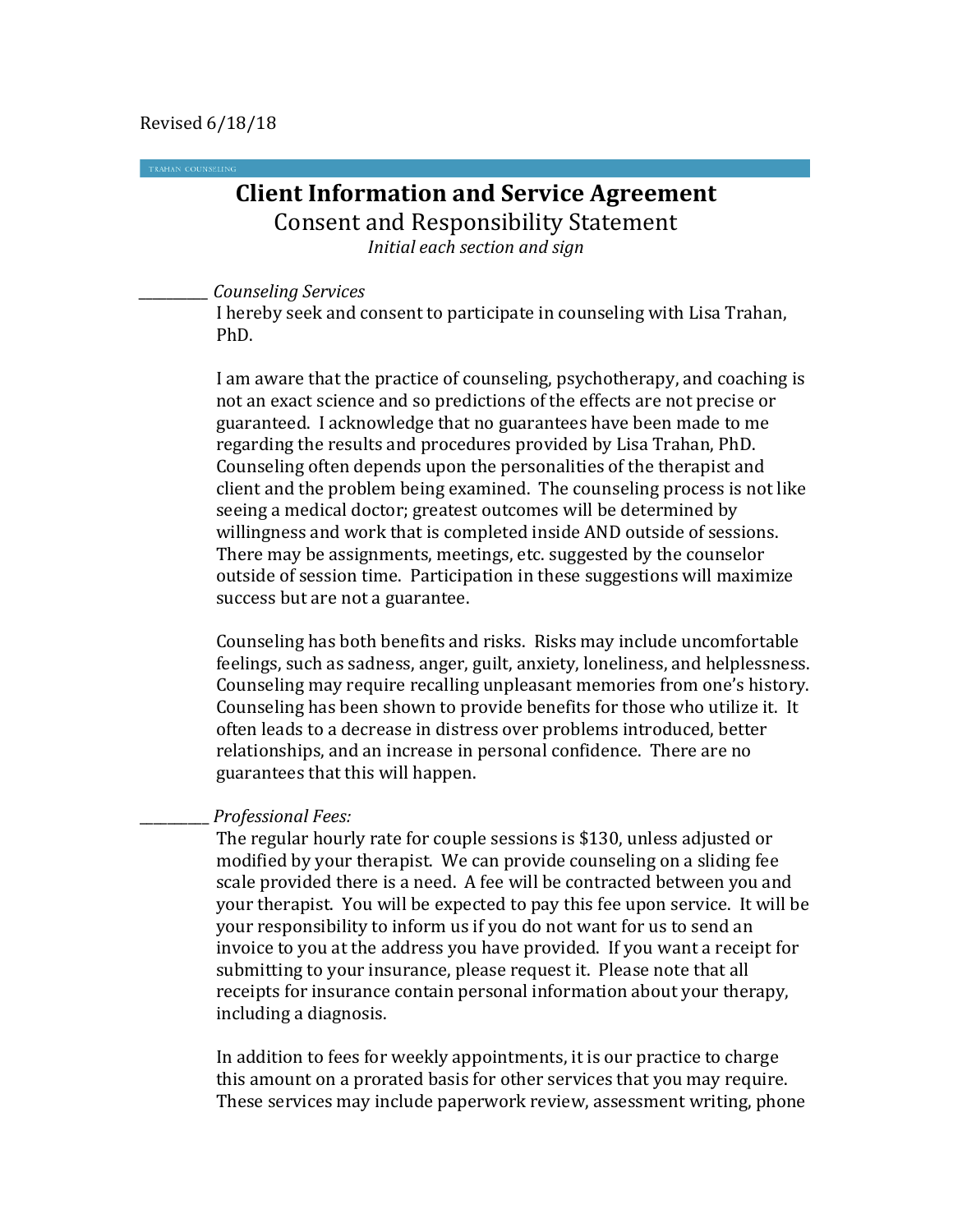consultation lasting longer than 5 minutes, consultation with other professionals that you have authorized, or preparation of records that have been requested by you. It is the practice of this office to avoid becoming involved with testifying or writing reports for litigation or court cases, except in unusual or exceptional circumstances. If these circumstances should arise, fees of \$350 per hour will be expected for professional time. This fee includes travel time to and from legal meetings and court.

\_\_\_\_\_\_\_\_\_\_ *Regarding Insurance:* Lisa Trahan, PhD, may accept assignment of benefits once you provide needed information. This means that you would pay copays and deductibles at the time of service, and the staff will bill the insurance company for the balance. When we tell you what the benefits and authorizations for sessions are, we cannot guarantee that the information is correct. We are providing you with an estimate of your share of the cost of treatment as provided to us by your managed care company, insurance company, or employee assistance program (EAP). Sometimes this information is not consistent with later information we receive from the insurance company. Your actual share may be more than this estimate. You are ultimately responsible for the charges. Remember to please let me know if you change insurance or managed care companies.

\_\_\_\_\_\_\_\_\_\_ *Managed Care Companies:* Many insurance companies contract with a managed care company to manage the benefits and care. The managed care company may require that we obtain prior authorization for sessions, and we are usually required to submit clinical information about you to do so. By initialing above, you authorize us to bill your EAP or Managed Care Company, and you authorize the payer to pay me directly.

#### \_\_\_\_\_\_\_\_\_\_ *Credit Card Payments*

If you choose to make payment using a credit card, please be aware that we use Square, a credit card payment service, to process your payment. It is the practice of Square to email a receipt to the account holder using a stored email address. Please be aware that if you share a credit card account with someone, s/he may receive an emailed receipt of payment for our service. Square charges a fee for service, which amounts to approximately \$4 per transaction. As such, we ask our clients to pay \$2 for each transaction, and we pay the remaining balance.

#### \_\_\_\_\_\_\_\_\_\_ *Appointment Scheduling and Cancellations*

This office requires 24-hour advanced notice of cancellation of appointments. If you do not appear for a scheduled appointment, you will be charged the regular hourly rate, unless you have provided 24-hour cancellation notice. If using insurance, the regular hourly rate is the contract rate for your insurance plan, which you will be responsible for in full. Your insurance plan cannot be billed for missed appointments.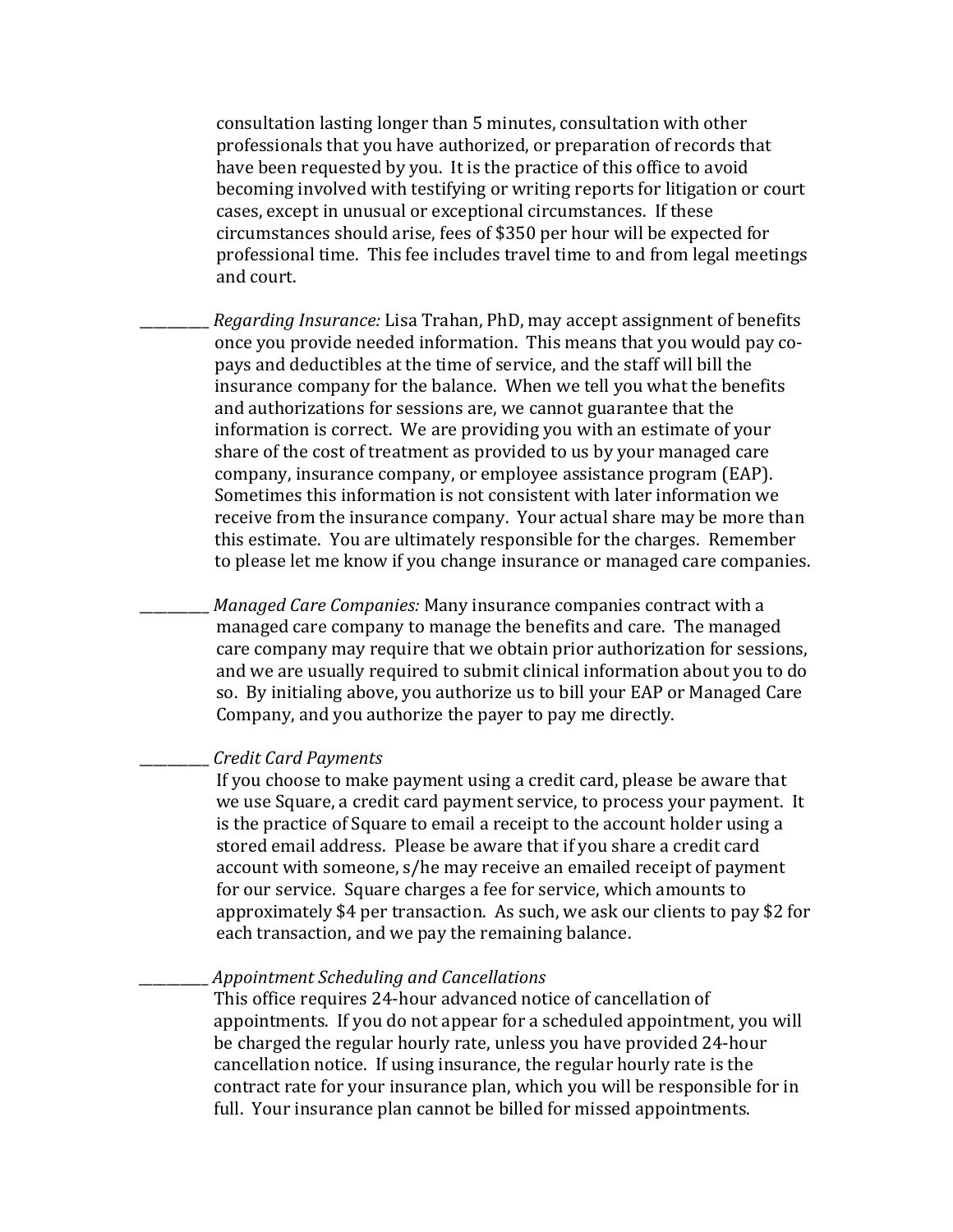## \_\_\_\_\_\_\_\_\_\_ *Electronic Communication (E-mail)*

By initialing here, you are agreeing to receive email communications from Trahan Counseling. These communications may include appointment reminders. Please note that Trahan Counseling does not engage in the practice of transmitting protected health information pertaining to clients by email, as we cannot ensure that such transmissions are completely protected and secure.

## \_\_\_\_\_\_\_\_\_\_ *Electronic Communication (Texting)*

It is not the practice of Trahan Counseling to communicate with clients via texting. If you choose to text Lisa Trahan, PhD, please be aware that texting is not a secure form of communication, and we cannot ensure the security of your message.

### \_\_\_\_\_\_\_\_\_\_ *Social Media*

Trahan Counseling does maintain a social media presence. Additionally, Lisa Trahan, PhD, has personal social media accounts. In order to protect your personal privacy and anonymity, we will not engage with you using social media. If you have a special circumstance pertaining to social media, please discuss this with us when you begin counseling.

### \_\_\_\_\_\_\_\_\_\_ *Confidentiality*

In regards to confidentiality, all communications and client files are held in confidence between therapist and client by law. In order for information regarding your treatment to be released, you must give written permission. There are exceptions to this in cases such as:

- Judicial proceedings in which the judge specifically requests records of treatment. These cases usually occur in situations such as child custody proceedings where a judge must make a decision based upon an emotional condition. This therapist has the right to refuse to release documents to an attorney unless requested by a judge.
- If the therapist believes that a child, an elderly person, or a disabled person is being abused. In this case, the therapist is required by law to file a report with an appropriate state agency.
- If the therapist believes that the client intends to bodily harm another human being, in which case the therapist may take actions such as contacting the police, notifying a victim, or seeking appropriate hospitalization without consent of the patient.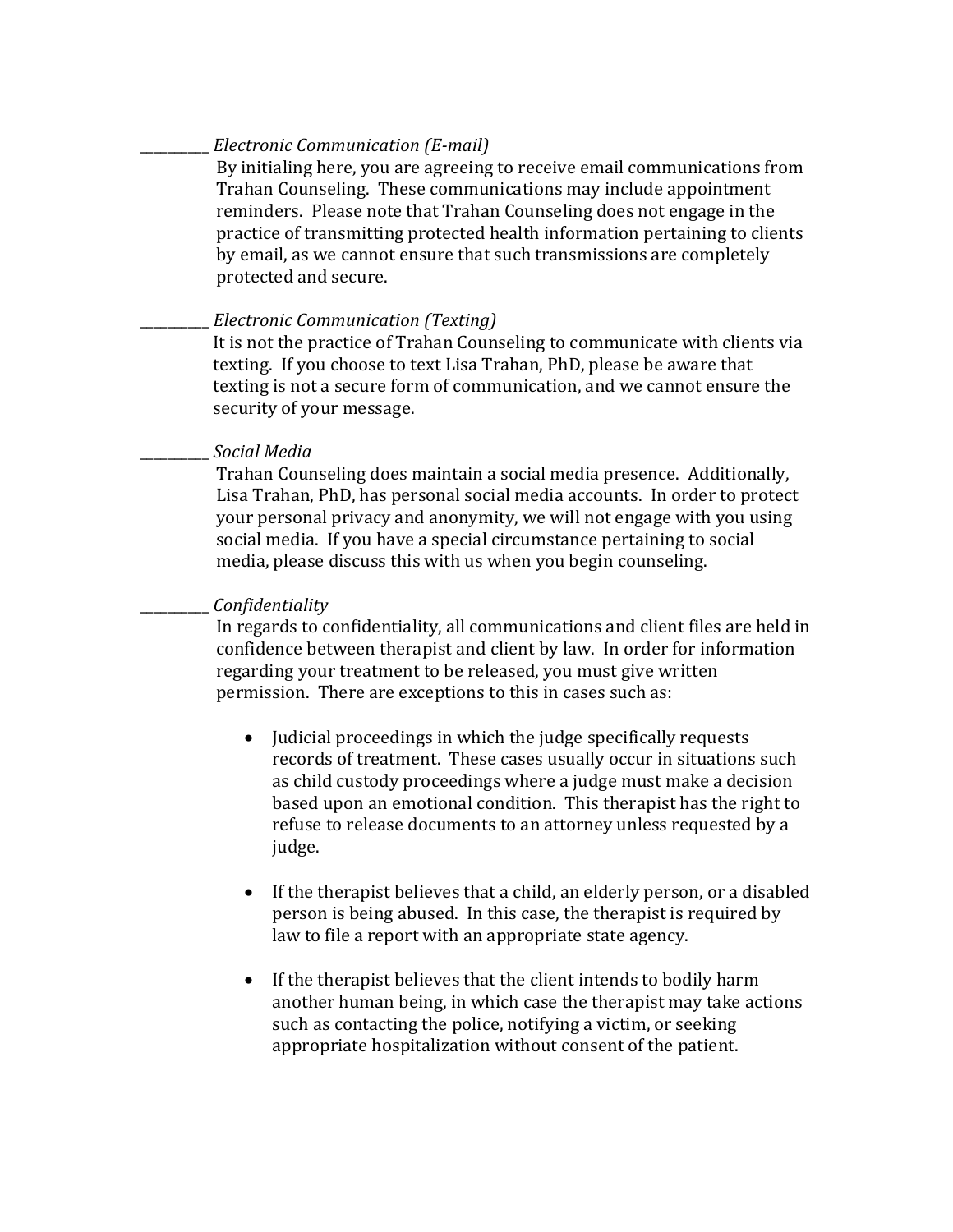• If a client intends to commit harm to him/herself, a therapist may be required to seek hospitalization in order to protect life or to contact family members who can arrange such means.

 If actions such as these are required, the therapist will attempt to make every effort to discuss it with the client first.

Lisa Trahan, PhD, may find a need to consult with a colleague during the course of your treatment. All identifying information regarding your identity will be eliminated and avoided to maintain your confidentiality.

#### \_\_\_\_\_\_\_\_\_\_ *Special Relationship Between Therapist and Client*

The relationship between a therapist and client is a special one. Based on the ethical guidelines of psychology, the therapist must avoid any and all possibilities of a dual relationship with the client. Therefore, a therapist may not be friends, colleagues, or practice any business with a client due to a conflict of interest. Contact outside of the practice of counseling is off limits. This protects the interest of the client and insures that conflicts of interest do not arise. This means that the therapist cannot attend special events, such as graduations, birthdays, parties, or any other event that the client may request. If the therapist sees a client outside of therapy by chance, the therapist will not approach the client, identify him/herself, or identify the relationship. If a client determines that s/he may want to address or approach a therapist, s/he may do so; however, it will be by the client's choice. Please do not be offended if the therapist avoids contact in public places due to this limitation with ethical guidelines. It is to protect your confidentiality and this special relationship.

#### *\_\_\_\_\_\_\_\_\_\_ Spirituality*

Some people want to have their religious or spiritual beliefs integrated into their counseling. If you would like this, please initial.

#### \_\_\_\_\_\_\_\_\_\_ *Research and Training*

Because of the uniqueness of each psychotherapy treatment, I agree that the treatment contents may be used for training and/or educational purposes with strict confidence. This may include, but is not limited to, video, assessment measures, and clinical notes. I also understand that the therapist reserves the right of publication related to the treatment process in order to provide research data to support practice methods. I understand that personal identification such as my name will not be revealed if any materials are to be used for such purposes.